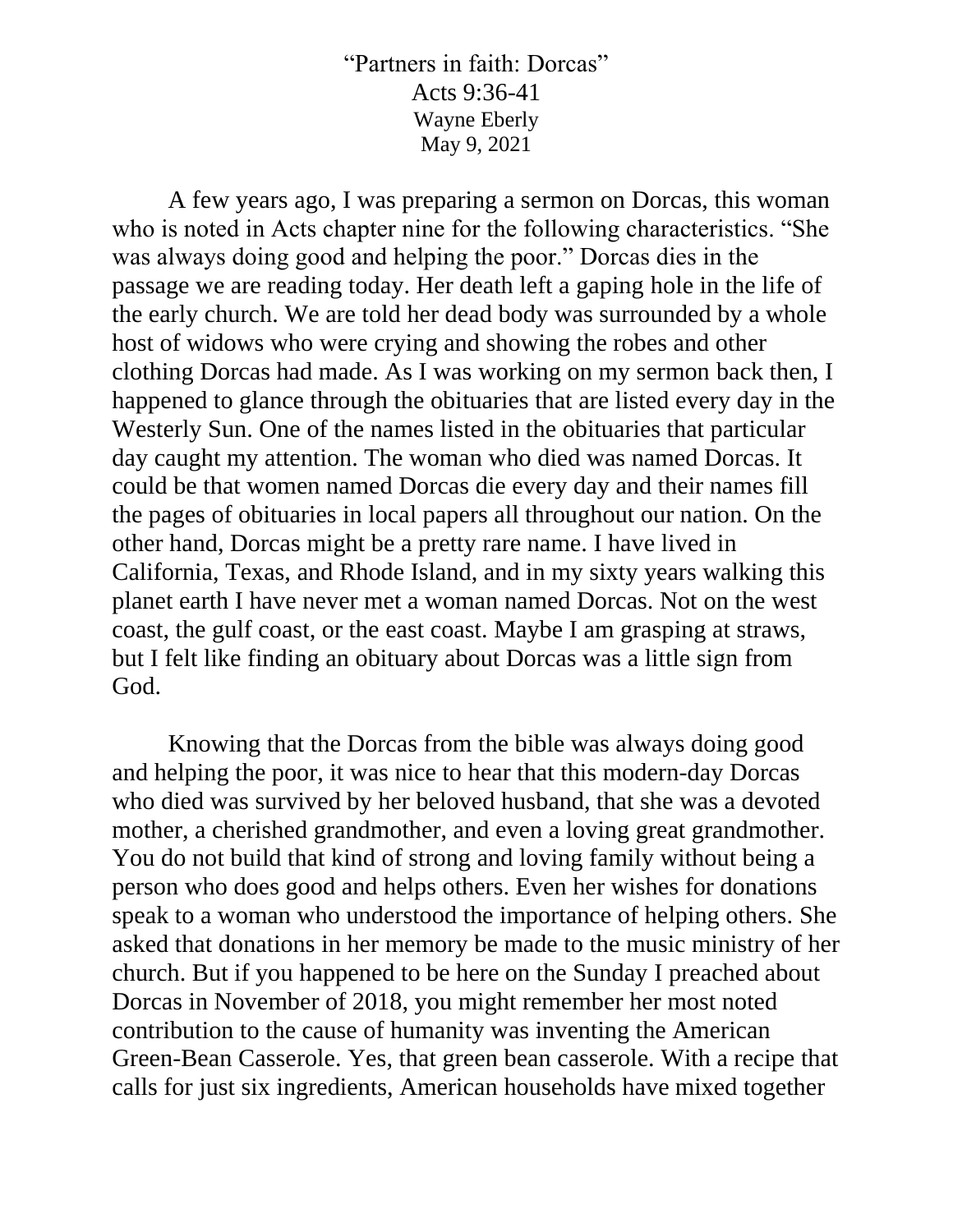a can of cream of mushroom soup, a can of cooked green beans, a bit of milk, soy sauce, pepper, popped it in the oven, tossed some crunchy friend onions on top, and out comes a staple of American Thanksgiving dinners. Thanks to Dorcas.

It was at this point in preparing my sermon for today, once again a sermon about the Dorcas from the pages of the Book of Acts, that my sermon got sidetracked. I started to think, "If someone took the time to write an obituary about Dorcas Reilly, the inventor of the green bean casserole, why don't I take a stab at writing an obituary for the Dorcas who was always doing good and helping the poor. Knowing that her death brought out great weeping from the widows of the church, deep sadness at her passing, that her life was marked by doing good and helping the poor, that she had a whole showroom of robes and clothing she had made for others, knowing that the Dorcas from Acts seems to be the epitome of a devout and faithful woman of God, I wrote the following obituary from the little that we know about this disciple from Joppa, a woman named Tabitha and known to all by the name Dorcas.

*Today there is no joy in Joppa. The community of faith lost a precious friend when Tabitha, also known as Dorcas, passed away. The death of Dorcas has torn apart the fabric of our closeknit church family. Dorcas spent her days sewing and knitting, making robes and clothing that gave an outer covering for many while bringing an inner sense of warmth and gratitude because of her selfless giving. People would comment about our dear Dorcas with a phrase that was said over and over again. "She was always doing good and helping the poor." Her death even brought a visit from that prominent disciple Cephas, who like Tabitha, was also known by another name. Peter himself came and paid his respects, coming alongside the heartbroken group who gathered to mourn the death of Dorcas.*

I feel pretty good about the obituary I wrote for Dorcas. I think it captures the essence of who she was and the loss the community felt with her passing. Plus, the visit from Peter must have been a sign that this was a woman whose life made a lasting impact on the early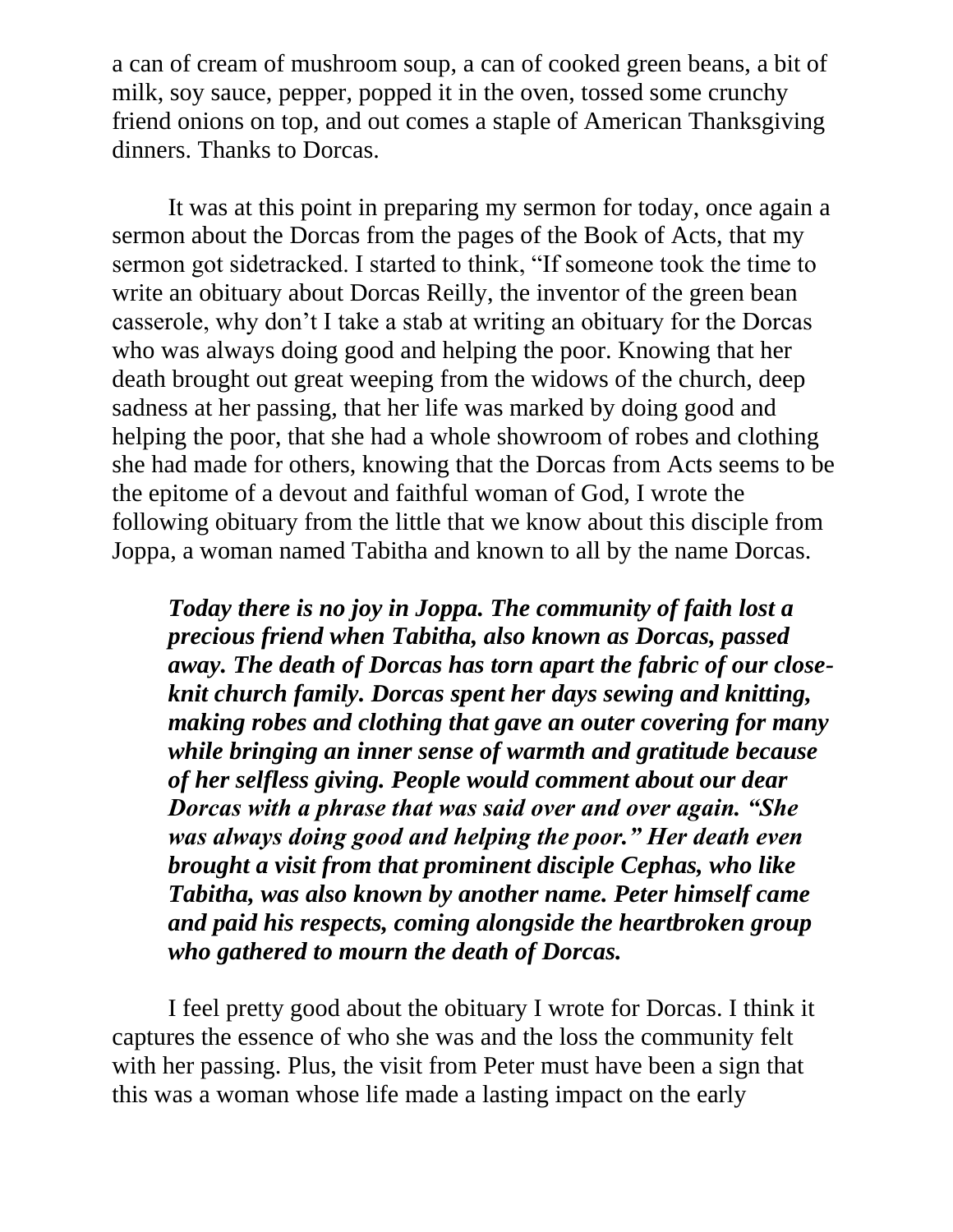believers. If the Dorcas of green bean casserole fame warranted an obituary, doesn't the Dorcas who was always doing good and helping the poor deserve her own words of warm remembrance? And then it occurred to me. There is one obvious reason why there is no obituary for that woman from Joppa named Dorcas, the one who was always doing good and helping the poor. By end of this short story, Dorcas is no longer dead! Of course there is no obituary. You do not write obituaries for people who are not dead. And if you do, people like Dorcas interrupt the grieving and mourning to say, "Rumors of my death are greatly exaggerated." Friends, Dorcas is raised from the dead, and as chapter nine in the Book of Acts draws to a close, Dorcas is alive and well, and without a doubt she continued doing good and helping the poor.

Now this might seem obvious, but you can do a lot of good and help many poor people if you are alive. Unlike Dorcas Reilly, whose mortal life came to an end even though her casserole lives on, there is no record in the bible that Tabitha, known as Dorcas, ever died again. While there is no record of her death, there are numerous signs that Dorcas is alive and well, continuing to do good and to help the poor, carrying on her work of knitting and sewing and loving and caring. How do I know this? I googled it!

- Did you know Dorcas hosts a monthly meeting on the second Tuesday of every month at the Cleveland Church of Christ. Dorcas and her fellowship of believers spend their time at their monthly meeting praying for the needs of others. After they pray, they send cards of encouragement. Dorcas presides over a close-knit community of women. They often gather for a meal and brainstorm how they can meet the needs of people facing challenges. When the Dorcas Fellowship at the Cleveland Church of Christ meets together, they are always doing good and helping the poor.
- Dorcas also manages to keep up an office in Brooklyn, New York. The many volunteers who make up the Dorcas Medical Mission provide medical, surgical, dental, and vision care for the poor and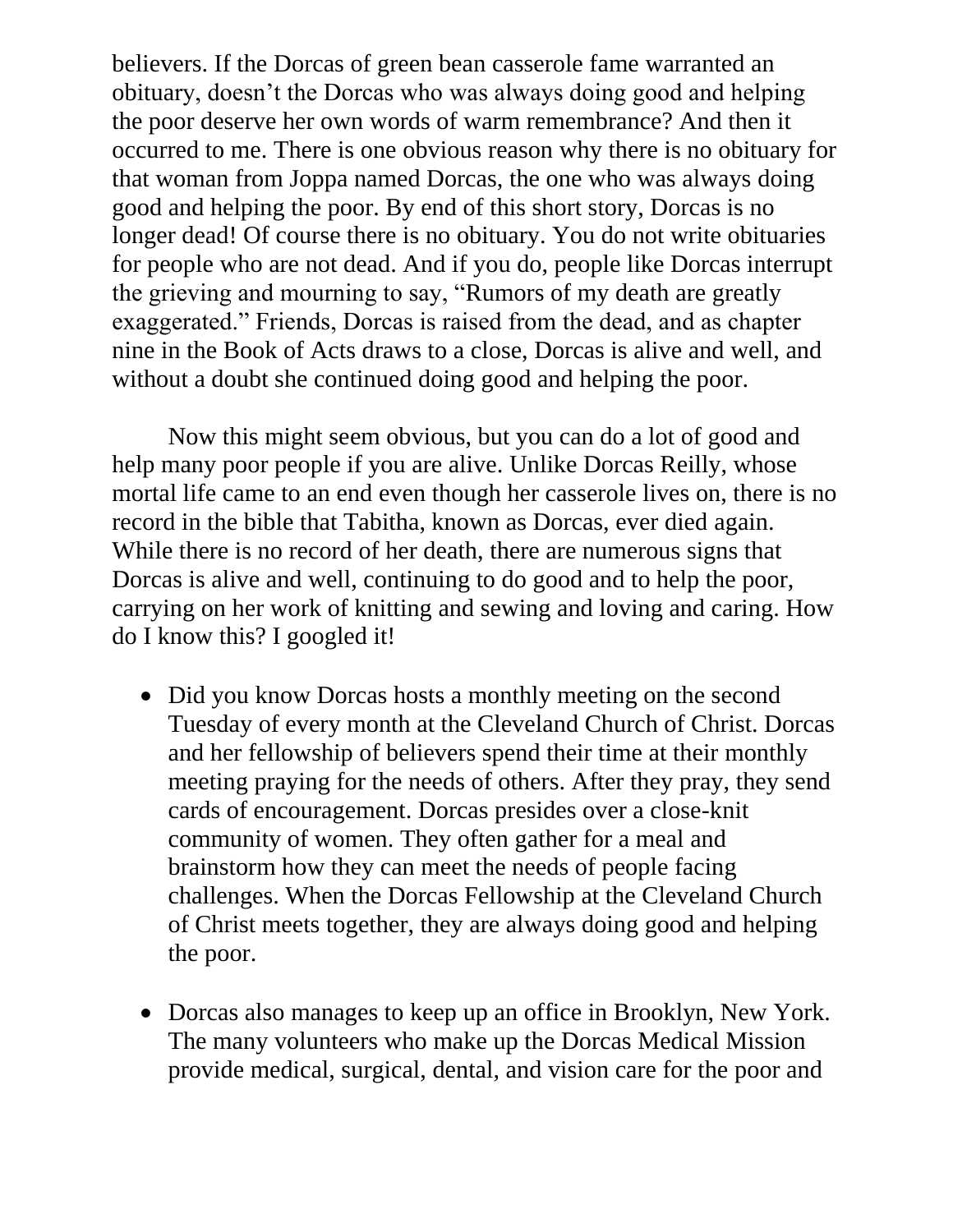underserved…globally. Globally. Dorcas is involved in global ministry, doing good and helping the poor.

• I guess if you have been raised from the dead, being in multiple locations at a moment's notice is not that big a deal, but I was surprised to see Dorcas is heading up a ministry at a church in Arlington, Texas. Her experience in making robes and clothing prepared her to launch a quilting ministry, where she and others make quilts for seriously ill children. Dorcas, who once met Peter, also must be acquainted with Charlie Brown. I say that because their project making quilts for seriously ill children is called Project Linus. And when they are not making quilts, they make the costumes for when the church celebrates Black History Month.

As I was googling Dorcas, I came across a ministry she started in Cary, North Carolina, whose mission is to provide compassionate assistance to area residents to empower them to become stable and selfsufficient. Dorcas Ministries in Cary, North Carolina lists the following four things as their values.

**COMPASSION**: We will show kindness and sensitivity to our neighbors, as an act of faith.

**DIGNITY:** We will respect the unique worth of each individual. **JUSTICE:** We will strive to lift up the least among us.

**STEWARDSHIP:** We will use sound business practices to manage the resources entrusted to us.

Dorcas Ministries in Cary, North Carolina. Dorcas Ministries was formed in June of 1968. A small group of Christians was brought together to address a common concern: how to best serve the neighbors in their community. Dorcas Ministries in Cary, North Carolina is made up of people from different races and denominations, but they are united in Christ. Since 1968 they have been involved in literacy programs, they have provided transportation and meals, opened a thrift shop, helped the homeless, given scholarships and established other programs that lead people to become self-reliant and successful. If anyone thinks Dorcas has died, you will be surprised to hear that in 2018, as Dorcas and her team of dedicated disciples celebrated their 50<sup>th</sup> year in ministry in Cary,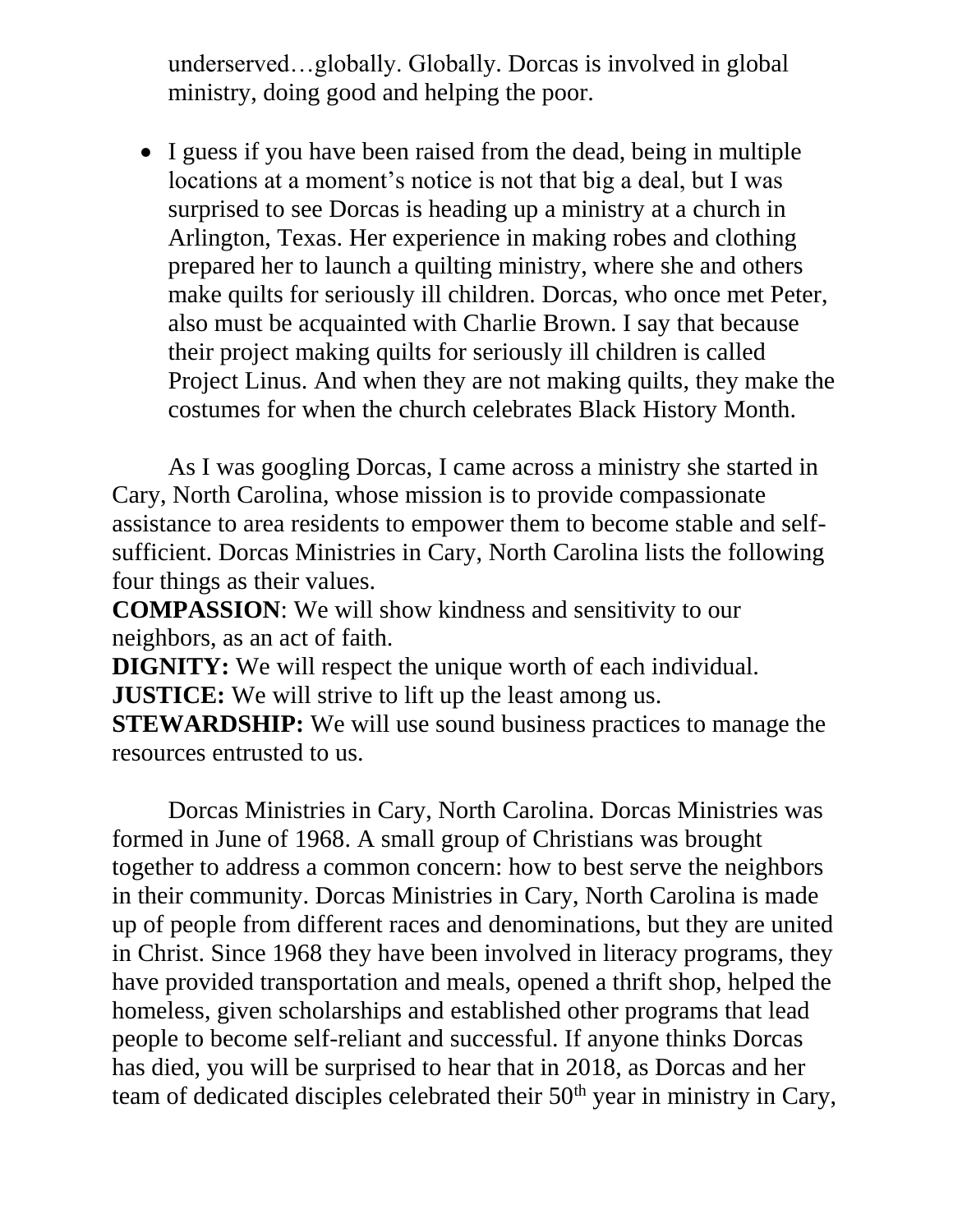North Carolina, their team of 600 volunteers served 24,000 clients. As I said, when it comes to Dorcas, reports of her death have been greatly exaggerated. Dorcas is alive and well. And I don't know what she did in the first 2,000 years that she and the church have been alive, but I can tell you she is hard at work in cities big and small, in ministries reaching thousands and in ministries reaching a handful, but no matter how many and no matter what the need, Dorcas continues doing good and helping the poor.

I'm also pretty sure Dorcas does not need her name to be in the spotlight. How many times has this woman who was always doing good and helping the poor whispered into someone's ear or given them a nudge to carry on this good and meaningful type of ministry? How many ministries that do exactly what Dorcas did are not named after Dorcas. Knowing that Dorcas made robes and other clothing makes me think of a ministry here at our church. In explaining to our church how Sewing Good Souls got its start, Lois Gardner shared the way her connection to sewing moved from resistance as a young child to interest to experience as she grew in her love of sewing, until finally sewing became a passion, a passion that found an outlet through making quilts and dresses for those in need. I think our friend Dorcas is extremely pleased that this little sewing ministry has both come to life and has brought so much life to others. Like Dorcas, the sewing ministry is doing good and helping others, with dresses that have traveled to the Chickumbuso Widows and Orphan project in Africa; quilts that have gone as far as Navaho Indians, refugees from Afghanistan, and the Baltimore Backpack Outreach Project where teens, identified by the FBI, have been removed from sex trafficking rings. Thinking of the dual names of the woman in the bible, I guess it would be okay for us to call our ministry here, "Sewing Good Souls, AKA The Dorcas Do-Gooders."

Maybe Dorcas wasn't whispering only in the ear of Lois Gardner when our sewing ministry came to life. Maybe Dorcas whispered in the ear of Florence Madison when the church started the Adult Day Care Center, or in the ear of those who started the Early Learning Center, or when our church and others came together to form the Warm Center and the Jonnycake Center. Any organization, any ministry, that is always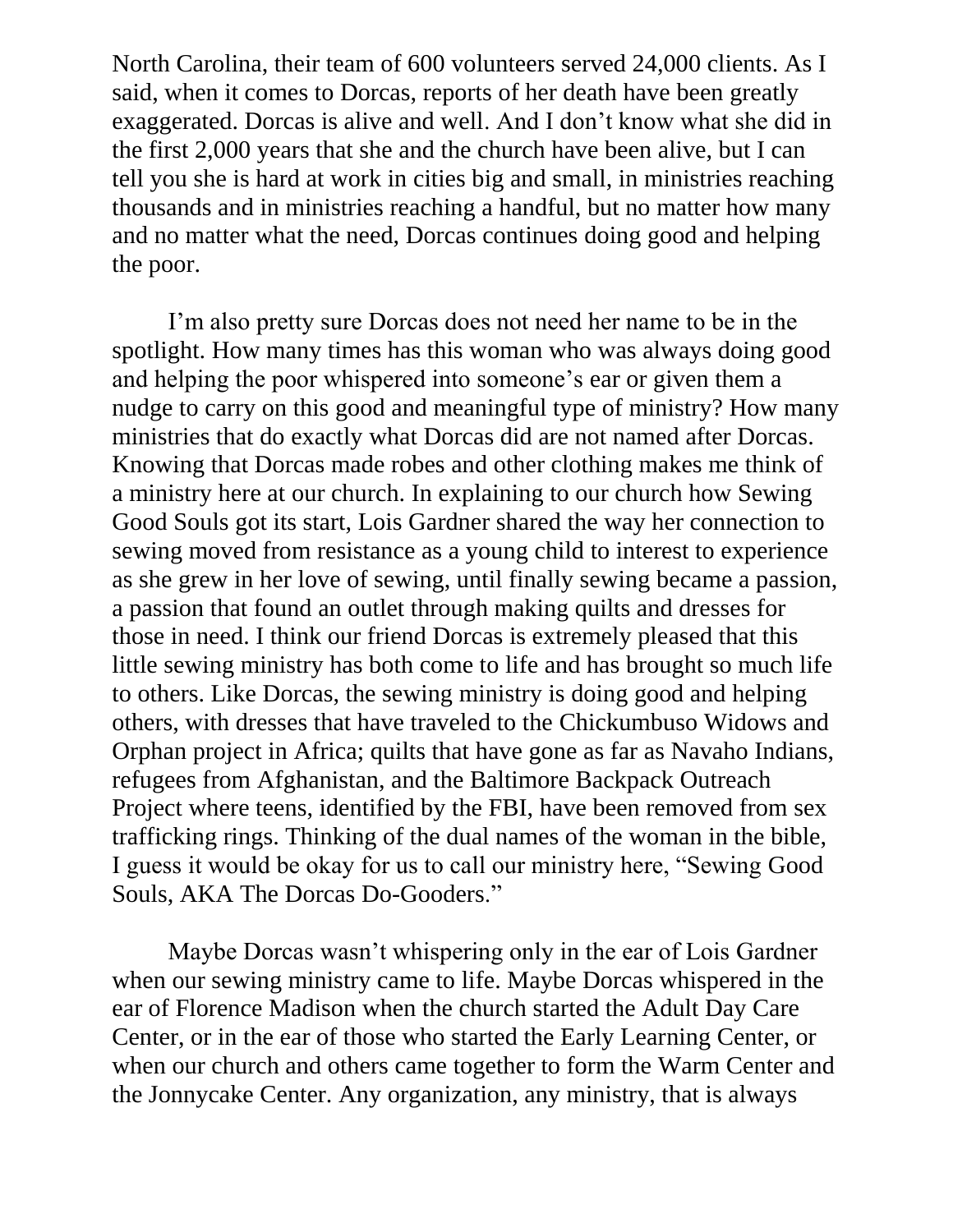doing good and helping the poor, well, as I said, the reports of the death of Dorcas have been greatly exaggerated.

Rhode Island has a ministry named after Dorcas. Along with all the other things that Dorcas International Institute of Rhode Island does, our Rhode Island Dorcas works to resettle refugees. A refugee is someone who has had to flee their home country because of persecution or war or other distress. Their lives are in upheaval. Their survival is threatened. The Refugee Resettlement program works with those who have gone through a lengthy process of being vetted by our government, a process that verifies the dangers they are escaping, and that finally approves them to be admitted into the refugee resettlement program. When these refugees arrive, what an opportunity for Dorcas to do what Dorcas has always done…to do good and to help the poor. The timing of this sermon is such that next Sunday, we have the chance as a church to hear from Sarah Antaya, who is on staff with Dorcas International, as she helps us discover ways our church might be a Dorcas for someone who is here in our country as a refugee. I feel like Dorcas is whispering in our ear that our church has a role to play in welcoming ones who have come out of terrible situations and are seeking to make a new home.

The story of Dorcas is right at the end of chapter nine in the Book of Acts. As the story of Dorcas comes to an end, something absolutely amazing happens to the church. Peter receives a vision, and in a nutshell, God opens the door for the church to reach out to the world, to the Gentile world, to the entire world, with a message that God's love is for all people. God not only opens the door, God calls his church to reach out to all the world, to all the people of the world. Up to that point the Jewish Christians could well have thought the gospel was just for them. But by the time God is done with Peter and Peter has had a meal with a Gentile named Cornelius, in the house of that Gentile named Cornelius, and the Holy Spirit had filled Cornelius and the other Gentiles, Peter is led to proclaim, "Now I realize that God does not show favoritism but accepts the people of every nation." I wonder if Dorcas might have even been whispering in the ear of Peter, "Take the gospel to all people Peter! Do good and help the poor of every nation, for the people of every nation all belong to God."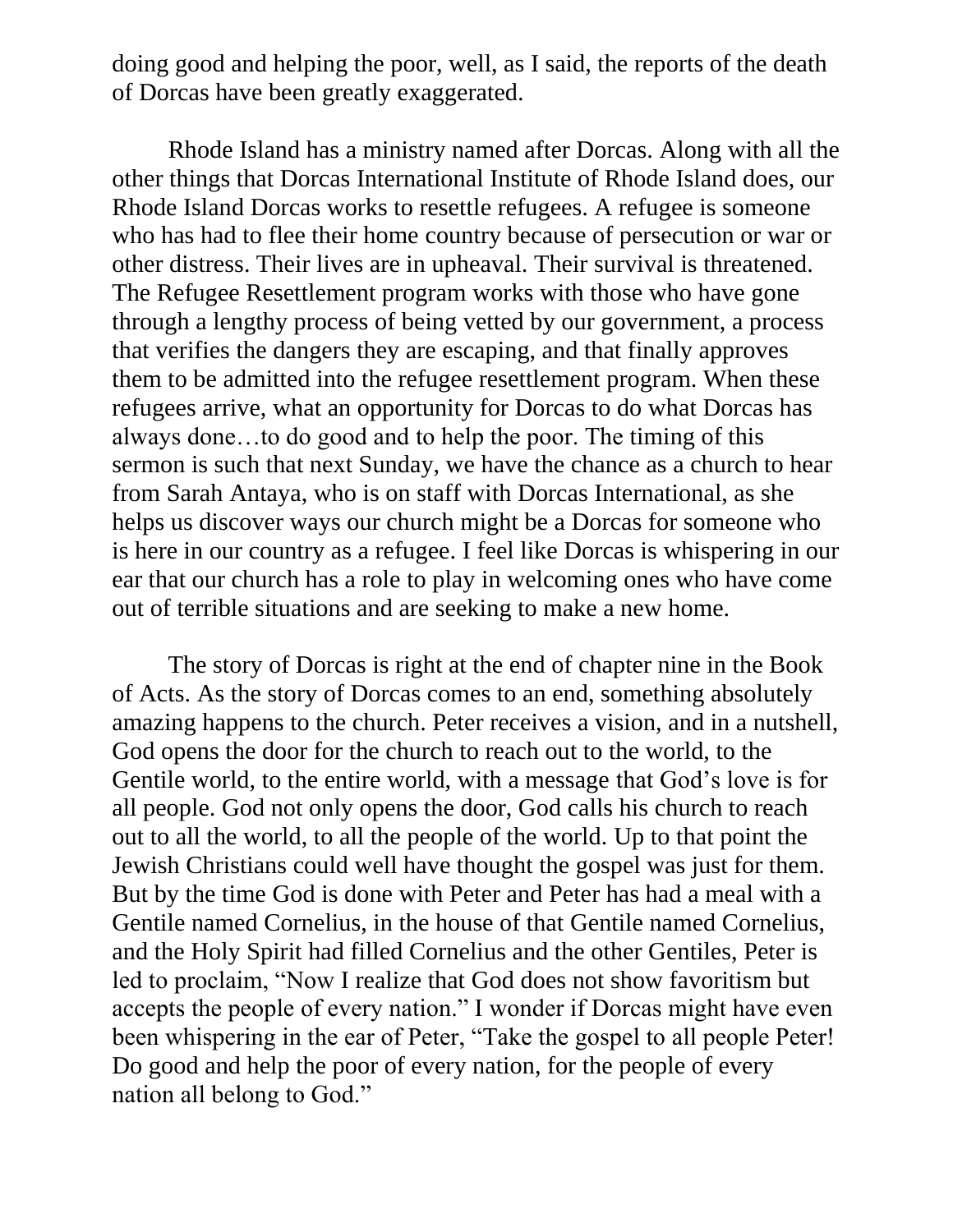When we do good and help the poor, when we do good and help the poor of every nation, of every color, of every language, of every culture, we are affirming that the death of Dorcas has been greatly exaggerated. When we take up the mantle of doing good and helping the poor, the mantle of doing good and helping others, the mantle of doing good and spreading God's love to all people, including all people, welcoming all people, embracing all people, I feel like Dorcas sits up straight in her bed and says, "The rumors of my death are greatly exaggerated."

One of the most beautiful experiences we have ever had involves a woman who like Dorcas was Jewish. And fittingly with the work that Dorcas International does, this story involves a Jewish woman who was helping a refugee. During our time in Houston, Julie was working to help resettle refugees. One day a woman named Pam came and met with Julie. Pam told Julie that she had a deep hurt in her life and was looking for a way to serve others. Julie connected Pam with the Refugee Resettlement Program and Pam became a mother to several of the Sudanese refugees, called the Lost Boys. Although the Lost Boys were Christian, the difference in faith was not a hindrance for Pam, a Jewish woman, as she reached out in love.

 Pam became special friends with a young man named James. Unfortunately, James was very sick and spent most of his time in the hospital. Pam visited him frequently. When December rolled around Pam came to Julie and said she wanted to do something special for James. She asked if Julie had any ideas. Julie suggested that Pam bring Christmas to James in the hospital. This seemed like a great idea, except for one small problem. Pam said to Julie, "I'm a Jew. I don't know how to do Christmas!" Julie told Pam how to do Christmas, and sure enough Pam, a Jewish woman, brought Christmas to James, a young Christian man.

 When James did not improve, and his death drew near, Pam came to his bedside. The night James died Pam held him in her arms. Although the sadness was deep, Pam shared that an equally deep healing